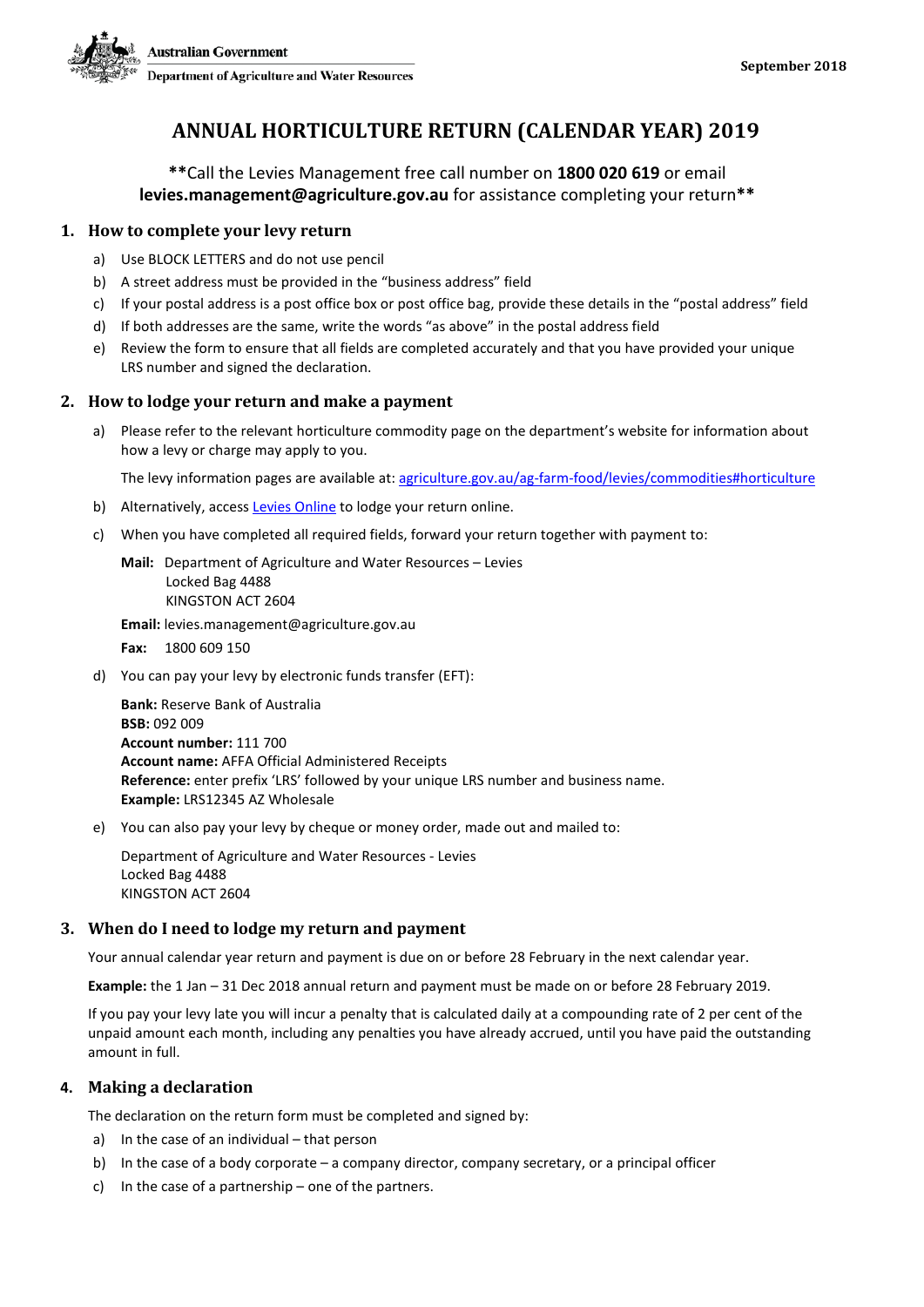

**Australian Government Department of Agriculture** and Water Resources

# **Annual Horticulture Return – Calendar Year**

Fields marked with an asterisk (\*) are mandatory fields that must be completed in accordance with the *Primary Industries Levies and Charges Collection Act 1991* and the Primary Industries Levies and Charges Regulations 1991.

| <b>LRS Account Number</b>                                                                                                                                                                                                         |                              | Year ended* |                        |                         |    |  |  |
|-----------------------------------------------------------------------------------------------------------------------------------------------------------------------------------------------------------------------------------|------------------------------|-------------|------------------------|-------------------------|----|--|--|
| Personal information about the person lodging the return                                                                                                                                                                          |                              |             |                        |                         |    |  |  |
| Full name* (please print)                                                                                                                                                                                                         | Mr/Mrs/Dr/Ms/Miss            |             |                        |                         |    |  |  |
| Business address or residential<br>address* (not a post office box or                                                                                                                                                             |                              |             |                        |                         |    |  |  |
| post office bag)                                                                                                                                                                                                                  |                              | Postcode    |                        |                         |    |  |  |
| Post office box or post office bag*                                                                                                                                                                                               |                              |             |                        |                         |    |  |  |
|                                                                                                                                                                                                                                   |                              | Postcode    |                        |                         |    |  |  |
| Phone number                                                                                                                                                                                                                      |                              | Fax number  |                        | €                       |    |  |  |
| Email address                                                                                                                                                                                                                     |                              |             |                        |                         |    |  |  |
| Australian Business Number or<br>Australian Company Number*                                                                                                                                                                       |                              |             |                        |                         |    |  |  |
| <b>Method of payment</b><br>Cheque                                                                                                                                                                                                | <b>EFT</b><br>Date deposited | $\sqrt{2}$  |                        | Levy or<br>charge paid* | \$ |  |  |
| Payment of levy not received by the due date may attract late payment penalty. The department does not issue receipts.<br>Note:                                                                                                   |                              |             |                        |                         |    |  |  |
| Declaration*: I declare that to the best of my knowledge the information contained on this return form and any attachments<br>is correct in every essential detail. "Giving false or misleading information is a serious offence" |                              |             |                        |                         |    |  |  |
| Full name of declarant* (please print)<br>Mr/Mrs/Dr/Ms/Miss                                                                                                                                                                       |                              |             |                        |                         |    |  |  |
| Signature*                                                                                                                                                                                                                        | Date*                        |             |                        |                         |    |  |  |
| Please estimate how long it took for you to complete this return form<br>(hours)                                                                                                                                                  |                              |             |                        |                         |    |  |  |
| On completion, forward your return together with the payment to:                                                                                                                                                                  |                              |             | <b>OFFICE USE ONLY</b> |                         |    |  |  |
| Email: levies.management@agriculture.gov.au                                                                                                                                                                                       |                              |             | Date entered:          |                         |    |  |  |
| Fax: 1800 609 150, or                                                                                                                                                                                                             |                              |             |                        |                         |    |  |  |
| Mail to:<br>Department of Agriculture and Water Resources - Levies<br>Locked Bag 4488                                                                                                                                             |                              |             | Return number:         |                         |    |  |  |
| KINGSTON ACT 2604                                                                                                                                                                                                                 |                              |             |                        | <b>Signed</b>           |    |  |  |

**NOTE:** You should only complete this form if you:

- Produce apples, avocadoes, citrus, custard apples, onions, pears or potatoes and you sell your produce by retail sale. Please refer to the exemption table at the back of this return form for more information.
- Deal in apples, avocadoes, citrus, custard apples, onions, pears or potatoes and you have been granted an exemption by the Secretary of the Department of Agriculture and Water Resources from lodging a quarterly return. Information about how to request an exemption can be found in the relevant horticulture commodity page on the department's website: agriculture.gov.au/ag-farm-food/levies/commodities#horticulture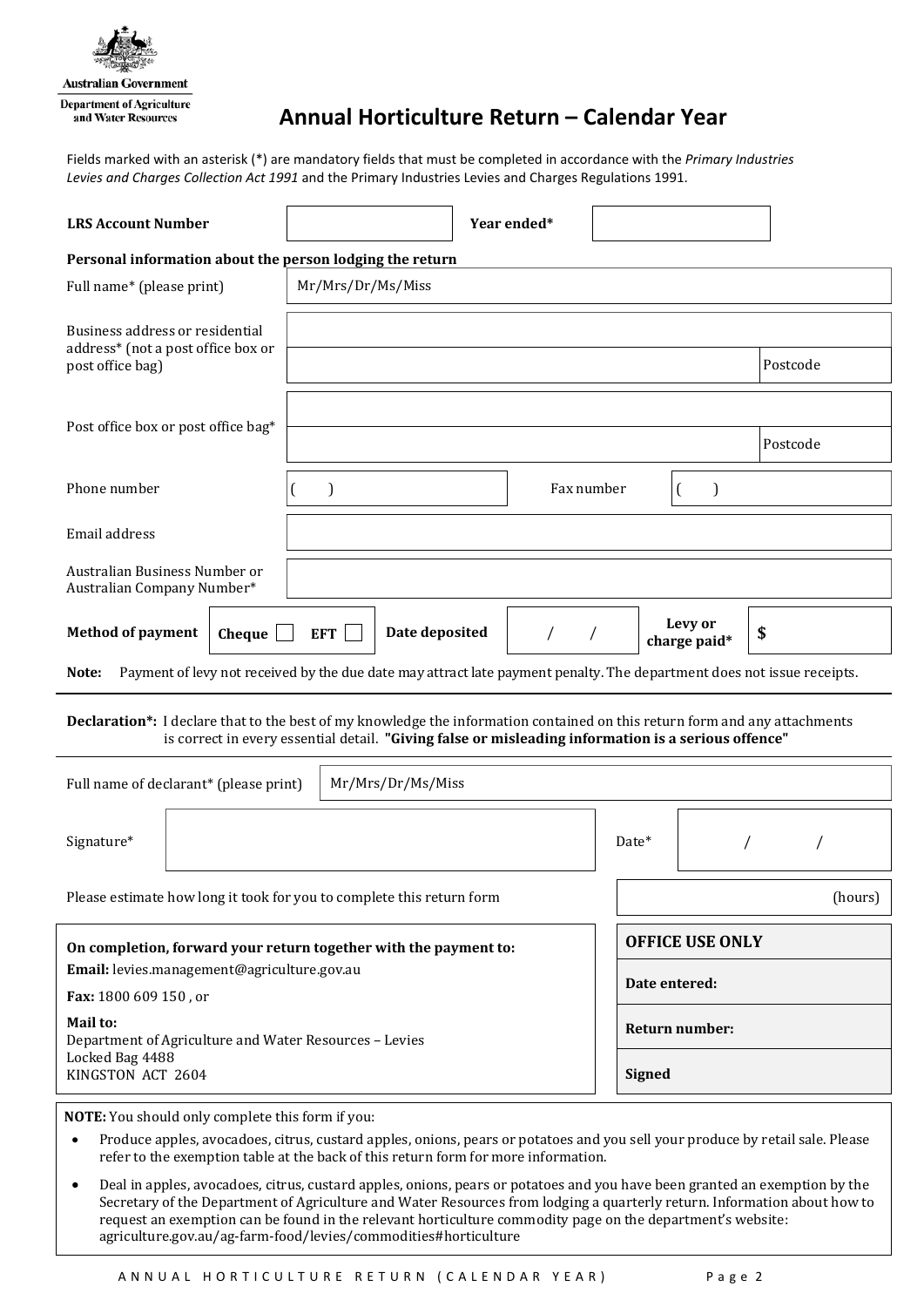### **Annual Horticulture Return – Calendar Year**

|                                                      |        |                      |        |                    |                     | Annual Horticulture Return – Calendar Year |                   |
|------------------------------------------------------|--------|----------------------|--------|--------------------|---------------------|--------------------------------------------|-------------------|
| LRS account number                                   |        | <b>Year Ended</b>    |        |                    |                     |                                            |                   |
|                                                      |        |                      |        |                    |                     |                                            |                   |
|                                                      | Type   | Domestic<br>Quantity | Type   | Export<br>Quantity | Levy/Charge<br>rate | Levy/Charge<br>\$ payable<br>$\mathbf{c}$  |                   |
| <b>Levy No. 048</b>                                  |        |                      |        |                    |                     |                                            |                   |
| Apples (kilograms)                                   | 01     |                      | 10     |                    | 1.895 cents/kg      |                                            |                   |
| Apples - processing (tonnes)                         | 05     |                      |        | $- N/A -$          | \$5.50/tonne        |                                            | Subtotal A        |
| Apples - juicing (tonnes)                            | 03     |                      |        | $- N/A -$          | \$2.75/tonne        |                                            | \$                |
| Pears (kilograms)                                    | 02     |                      | 11     |                    | 2.149 cents/kg      |                                            |                   |
| Pears - processing (tonnes)                          | 06     |                      |        | $- N/A -$          | \$5.90/tonne        |                                            | <b>Subtotal B</b> |
| Pears - juicing (tonnes)                             | 04     |                      |        | $- N/A -$          | \$2.95/tonne        |                                            | \$                |
|                                                      |        |                      |        |                    |                     |                                            |                   |
| Levy No. 085<br>Citrus - oranges<br>in bulk (tonnes) | 01     |                      | 05     |                    | \$4.25/tonne        |                                            |                   |
| Citrus - oranges<br>not in bulk (boxes)              | 02     |                      | 06     |                    | 8.5 cents/box       |                                            |                   |
| Citrus - other citrus<br>in bulk (tonnes)            | 03     |                      | 07     |                    | \$3.50/tonne        |                                            | Subtotal C        |
| Citrus - other citrus<br>not in bulk (boxes)         | 04     |                      | 08     |                    | 7 cents/box         |                                            | \$                |
|                                                      |        |                      |        |                    |                     |                                            |                   |
| Levy No. 067                                         |        |                      |        |                    |                     |                                            |                   |
| Potato - unprocessed (tonnes)                        | 01     |                      | 03     |                    | 60 cents/tonne      |                                            | Subtotal D        |
| Potato - processing (tonnes)                         | 02     |                      |        | $- N/A -$          | 50 cents/tonne      |                                            | \$                |
| <b>Levy No. 070</b>                                  |        |                      |        |                    |                     |                                            |                   |
| Avocado (kilograms)                                  | 05     |                      | 07     |                    | 7.5 cents/kg        |                                            | <b>Subtotal E</b> |
| Avocado – processing<br>(kilograms)                  | 06     |                      |        | $- N/A -$          | 1 cent/kg           |                                            | \$                |
|                                                      |        |                      |        |                    |                     |                                            |                   |
| <b>Levy No. 081</b>                                  |        |                      |        |                    |                     |                                            | Subtotal F        |
| Onions (tonnes)                                      | 01     |                      | 02     |                    | \$4.00/tonne        |                                            | \$                |
| <b>Levy No. 086</b>                                  |        |                      |        |                    |                     |                                            |                   |
| Custard apples (trays)                               | 01     |                      | 04     |                    | 40 cents/tray       |                                            |                   |
| Custard apples (boxes)                               | $02\,$ |                      | $05\,$ |                    | 40 cents/box        |                                            | Subtotal G        |
| Custard apples (tonnes)                              | 03     |                      | 06     |                    | \$50.00/tonne       |                                            | \$                |
|                                                      |        |                      |        |                    |                     |                                            |                   |

## **TOTAL LEVY/CHARGE PAYABLE (A to G) \$**